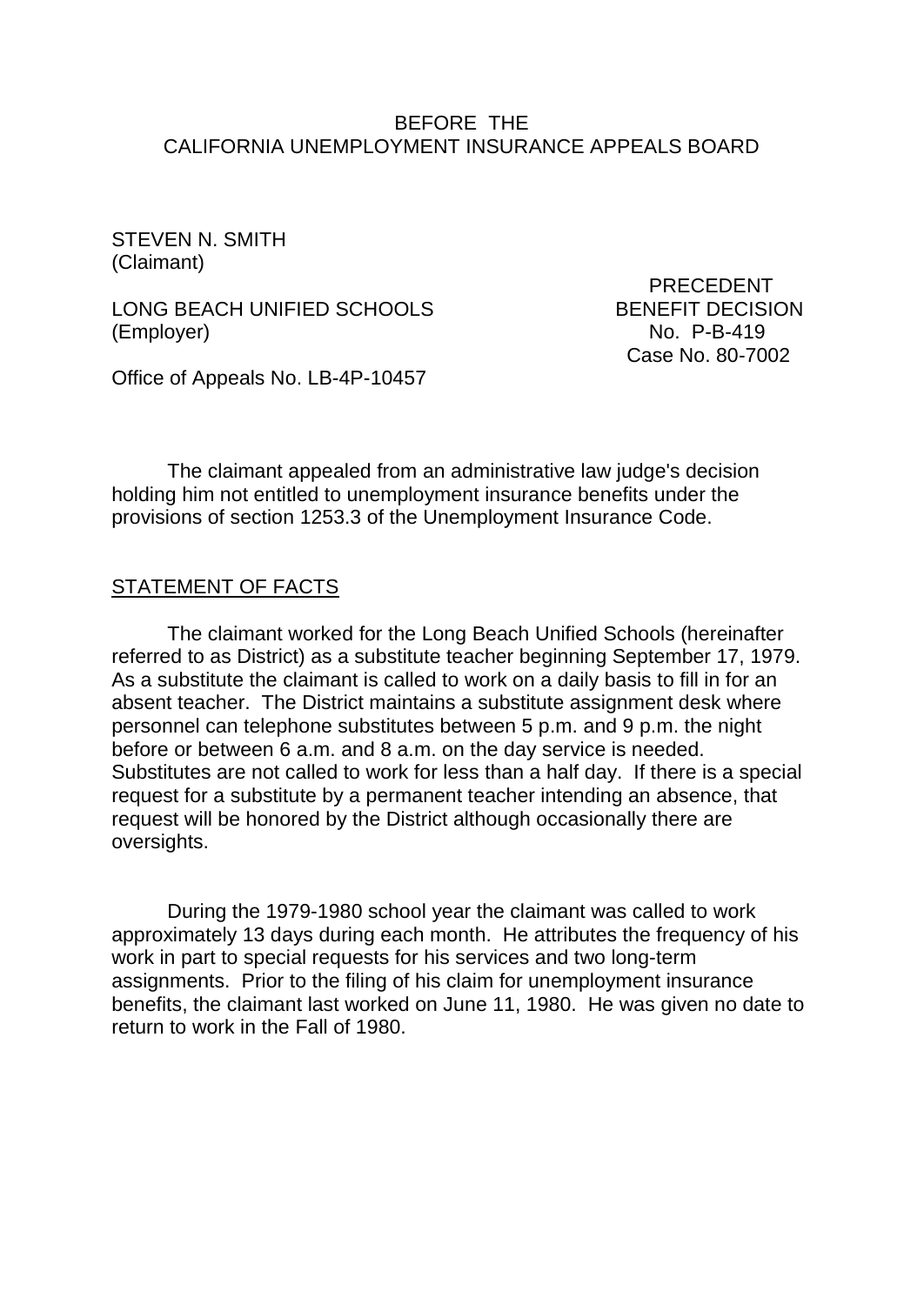On July 2, 1980 the District sent the claimant a form to ascertain whether he would be available for teaching during the 1980-1981 school year. The claimant filled out a form indicating he would be available and that he would need forms to renew his teaching credential. On August 8, 1980 the claimant received a form letter from the employer's Personnel Services Division addressed to substitute teachers, the second paragraph of which provides:

"Substitute teachers are given no assurance of employment. However, calls are rotated as equitably as possible in the best interest of the school district. Because the work of substitute employees is only from day to day, their services are used as needed. The success of the substitute in the situation to which he/she has been assigned is an important criterion in determining the frequency of calls."

This letter goes on to set forth the daily pay rate for substitutes depending on their type of credential and other matters relating to the general hours of work. The employer does publish a handbook which sets forth some of its policies regarding substitute teachers. For instance, substitutes do not receive dismissal notices. The employer does not utilize seniority in making substitute assignments. Substitute employment is described as casual, contingent on the needs of the District and the substitute's success in prior assignments.

The District maintains a list or pool of employees who regularly accept substitute assignments. Through September 9, 1980, the District ran a continuing advertisement for substitute teachers in a local newspaper.

The District maintains the claimant will be employed in the Fall of 1980 in the same capacity in which he worked during the prior school year and therefore he has reasonable assurance of continuing employment. The claimant argues he has no such reasonable assurance and therefore he is entitled to benefit payments.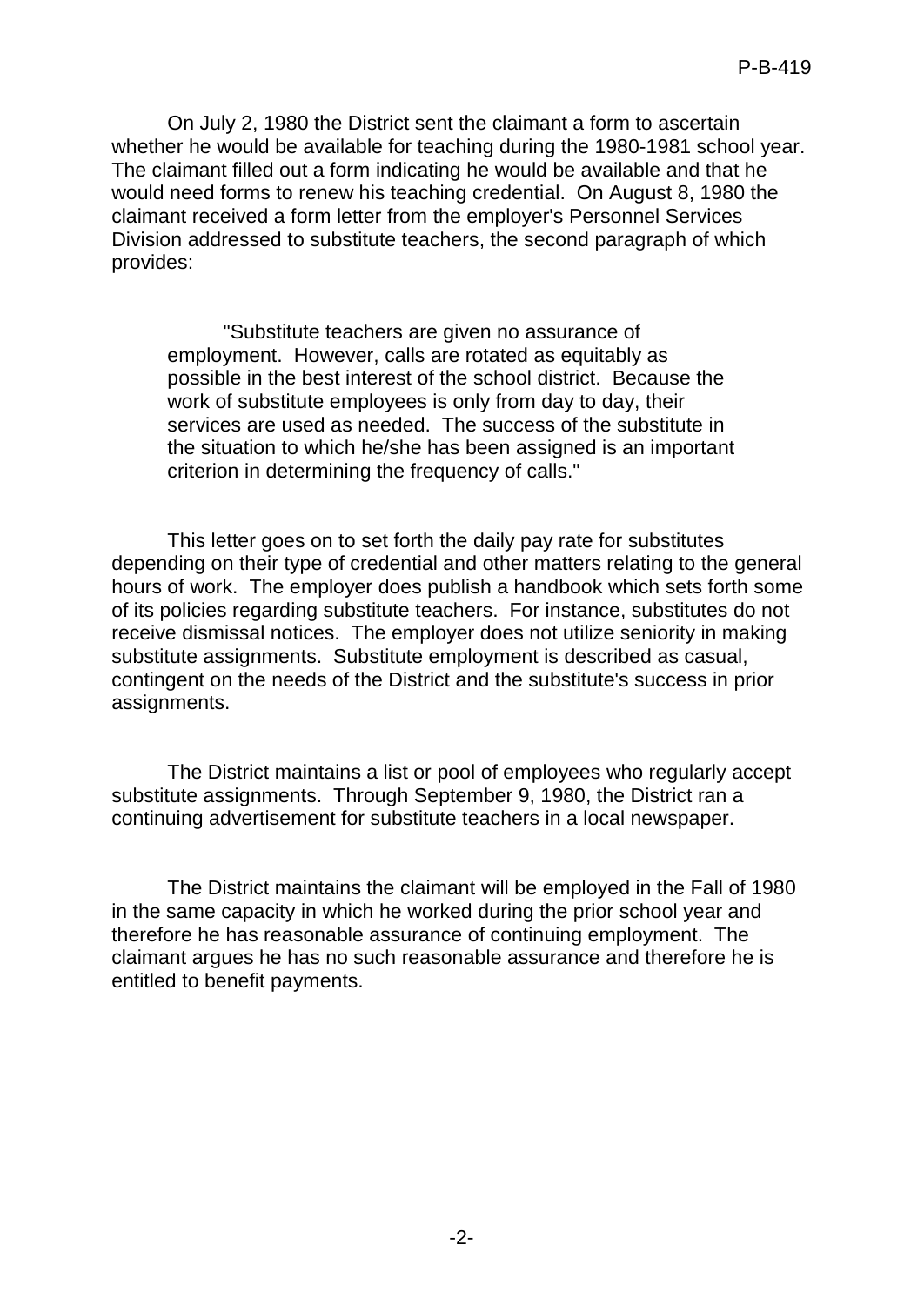# REASONS FOR DECISION

Section 1253.3(a) and section 1253.3(b) of the California Unemployment Insurance Code provide for the payment of unemployment benefits to individuals based upon services in the employ of an educational institution. These sections further provide that unemployment benefits shall not be payable to an individual with respect to any week which begins during the period between two successive academic years or terms if the individual performs such services in the first of such academic years or terms and if there is a contract or a reasonable assurance that such individual will perform services in any such capacity for any educational institution in the second of such academic years or terms.

Section 1253.3(f) further provides that for the purposes of this section and to the extent permitted by federal law, "reasonable assurance" includes, but is not limited to, an offer of employment made by the educational institution, provided that such offer is not contingent on enrollment, funding or program changes.

The sole issue in this case is, as a substitute did the claimant have a reasonable assurance of returning to work following the recess period. We hold he did not.

The District in this case specifically offered no assurance of employment to substitute teachers. The claimant's continued employment in the Fall depended upon his success in previous assignments and the needs of the district to fill an immediate vacancy. Substitute teachers are classified as casual employees by the District because of the tenuous nature of their employment.

As a substitute the claimant acquired no vested or protected right to continuous employment. He was not subject to termination since his job ended at the conclusion of each school day unless he was engaged in a long-term assignment. If the District no longer wished to retain the claimant's services he would simply not be called and the employer was under no obligation to disclose a reason for such termination. Such an arrangement makes the claimant's employment as a substitute tenuous at best and suggests impermanence as opposed to a continuing employment relationship.